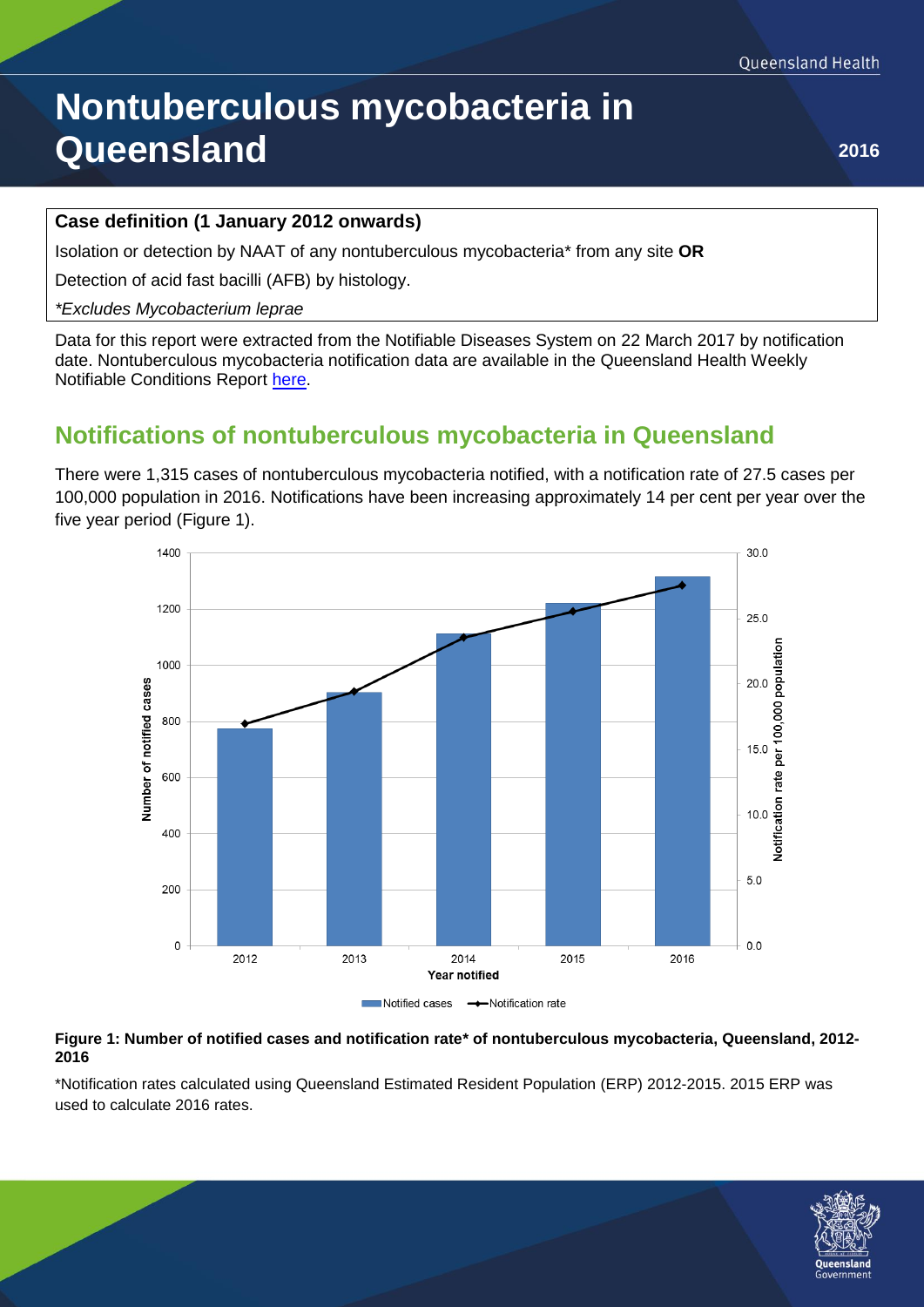## **Demographic information**

There were 636 male cases (48 per cent) and 679 female cases (52 per cent). The age range of cases was one year to 95 years, with a median age of 67 years. The most frequently notified age group was the 65-69 year old group (Figure 2).



#### **Figure 2: Number of notified cases and notification rate of nontuberculous mycobacteria by sex and age group, Queensland, 2016**

Forty-four per cent of notified cases resided in the Metro North and Metro South Hospital and Health Service (HHS) areas. The highest notification rate was in Torres and Cape HHS which had a notification rate of 69.4 cases per 100,000 population per year though the number of cases reported was small (18 cases) (Table 1).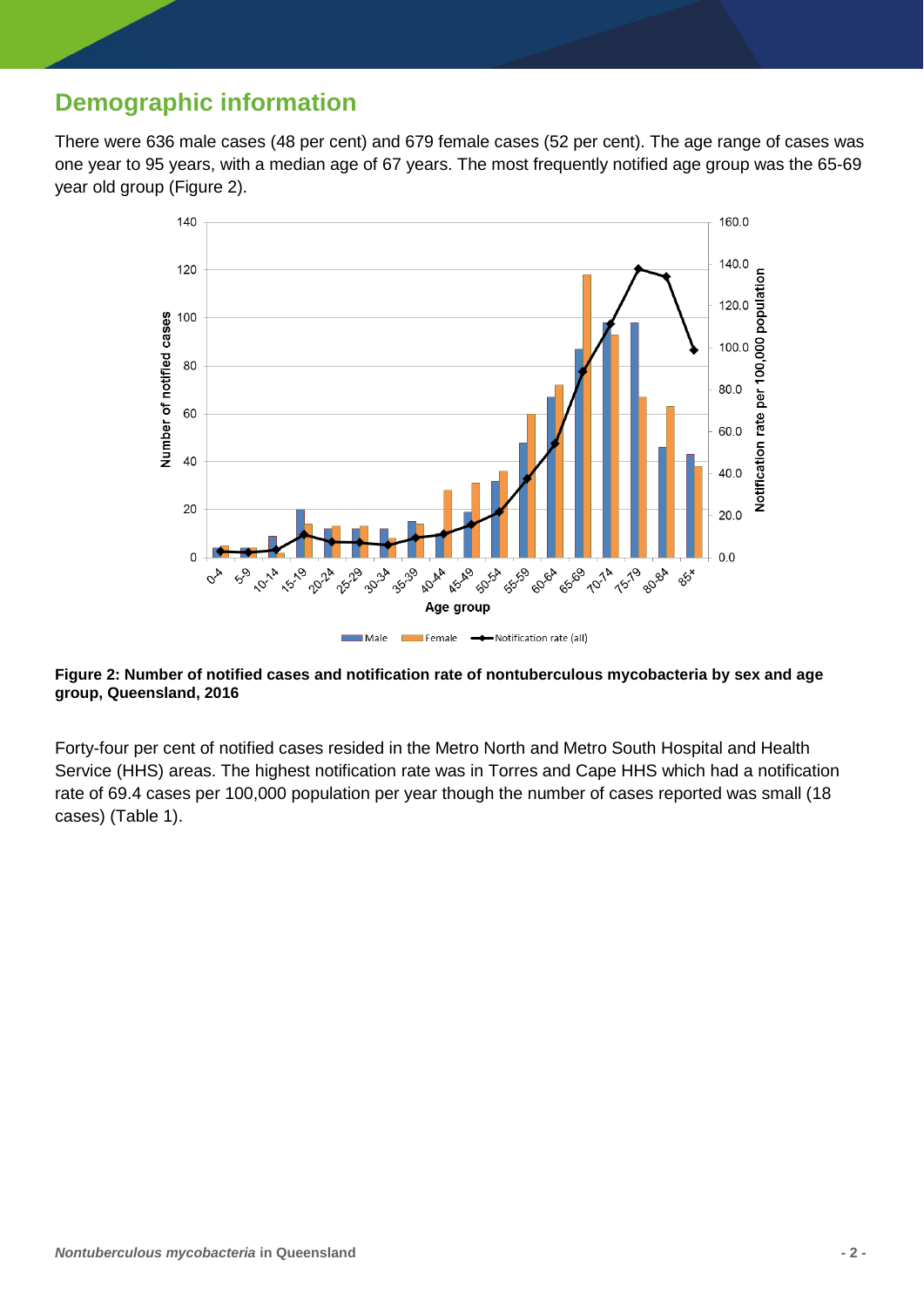**Table 1: Number of cases and notification rate per 100,000 population of nontuberculous mycobacterium cases by hospital and health service of residence, Queensland, 2016**

| <b>HHS of residence</b>   | Number of notified cases (%) | Notification rate per 100,000<br>population |  |  |
|---------------------------|------------------------------|---------------------------------------------|--|--|
| Cairns and Hinterland     | 72 (5%)                      | 28.9                                        |  |  |
| <b>Central Queensland</b> | 54 (4%)                      | 23.6                                        |  |  |
| <b>Central West</b>       | 5(0%)                        | 41.1                                        |  |  |
| Darling Downs             | 73 (6%)                      | 26.2                                        |  |  |
| <b>Gold Coast</b>         | 126 (10%)                    | 22.1                                        |  |  |
| Mackay                    | 42 (3%)                      | 23.0                                        |  |  |
| <b>Metro North</b>        | 264 (20%)                    | 27.6                                        |  |  |
| Metro South               | 292 (22%)                    | 26.5                                        |  |  |
| <b>North West</b>         | 5(0%)                        | 15.4                                        |  |  |
| South West                | 9(1%)                        | 34.0                                        |  |  |
| <b>Sunshine Coast</b>     | 82 (6%)                      | 21.0                                        |  |  |
| Torres and Cape           | 18 (1%)                      | 69.4                                        |  |  |
| Townsville                | 102 (8%)                     | 42.0                                        |  |  |
| <b>West Moreton</b>       | 64 (5%)                      | 23.8                                        |  |  |
| Wide Bay                  | 107 (8%)                     | 50.3                                        |  |  |
| <b>Total</b>              | 1315 (100%)                  | 27.5                                        |  |  |

### **Laboratory testing**

Ninety-eight per cent of notifications were based on a positive culture or nucleic acid test result, with only 27 notifications (2 per cent) based on a positive AFB result only; however these results are only reported from the public pathology laboratory leading to likely underreporting of probable NTM cases. Cases with pulmonary specimen types (including sputum, bronchial washings/brushings/lavage) account for 1,154 cases (88 per cent), 8 cases (1 per cent) with specimens from the breast, 2 cases (0 per cent) with positive lymph nodes, and 148 cases (11 per cent) listed other specimen types (swab, tissue, blood, aspirate, fluid etc. from other sites) (Table 2). Full details on specimen type and site are not always available. These cases have been classified in the other category. It is possible that some tissue specimens that did not have complete details on specimen site may have been lung tissue which could have resulted in a larger proportion of cases with pulmonary involvement.

Speciation was conducted on specimens for 1,002 cases (76 per cent), with the most common species identified being *M. intracellulare* (36 per cent), *M. fortuitum* (8 per cent), *M. abscessus* (8 per cent) and *M. avium* (7 per cent) (Table 2). There appear to have been increases in some of the rarer species in 2016, in particular, *M.paraffinicum* (5 cases in 2012), *M. mucogenicum* (2 cases in 2012) and *M. asiaticum* (2 cases in 2012), however due to small numbers of cases in general the change from 2012 to 2016 have not been statistically significant.

One case of *M. chimaera* infection was identified in Queensland in a patient that had undergone cardiac surgery in Queensland,<sup>1</sup> following a worldwide identification of *M. chimaera* in heater cooler units which are used for certain types of open heart surgery.<sup>2</sup> It is unclear whether *M. chimaera* has existed in Queensland previously, as these organisms usually are identified in *M. avium* complex, but historically have not further been investigated.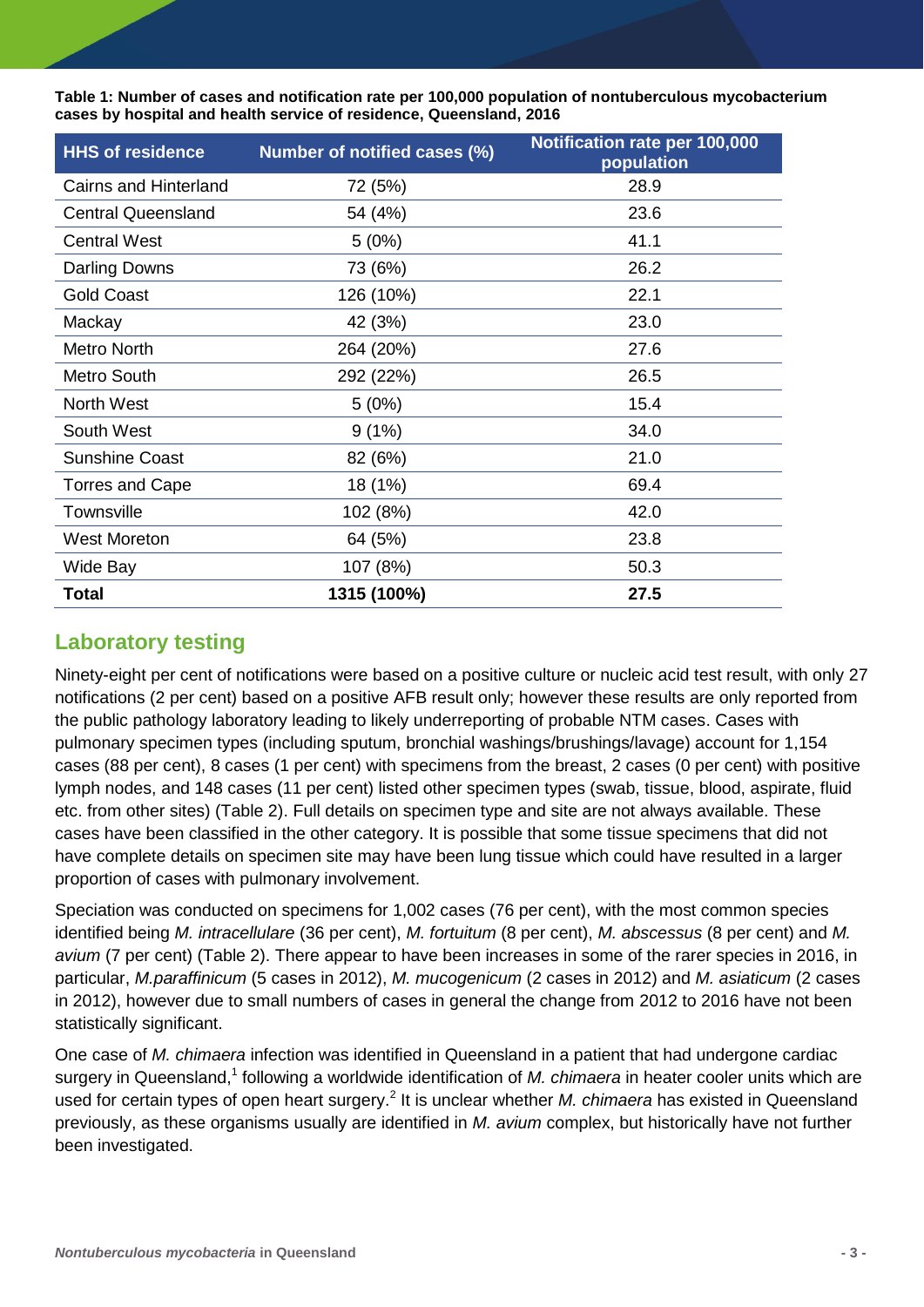### **Table 2: Nontuberculous mycobacterium cases by species and specimen type, 2016**

| <b>Species</b>              | <b>Pulmonary</b> | <b>Breast</b>                | <b>Lymph</b><br>node     | <b>Other</b> | <b>Total</b> |
|-----------------------------|------------------|------------------------------|--------------------------|--------------|--------------|
| M. intracellulare           | 456 (40%)        |                              |                          | 11 (7%)      | 467 (36%)    |
| M. fortuitum                | 64 (6%)          | 4 (50%)                      | $\overline{\phantom{a}}$ | 42 (28%)     | 110 (8%)     |
| M. abscessus                | 87 (8%)          | 1(13%)                       |                          | 18 (12%)     | 106 (8%)     |
| M. avium                    | 88 (8%)          |                              | 1(50%)                   | 8(5%)        | 97 (7%)      |
| M. chelonae                 | 25 (2%)          | 1(13%)                       | $\overline{\phantom{a}}$ | 17 (11%)     | 43 (3%)      |
| M. avium complex            | 34 (3%)          |                              |                          | 3(2%)        | 37 (3%)      |
| M. gordonae                 | 23 (2%)          | 1(13%)                       | $\overline{\phantom{a}}$ | 1(1%)        | 25 (2%)      |
| M. kansasii                 | 18 (2%)          |                              |                          | 1(1%)        | 19 (2%)      |
| M. paraffinicum             | 15 (1%)          |                              |                          | 1(1%)        | 16 (1%)      |
| M. haemophilum              | $1(0\%)$         | $\overline{\phantom{a}}$     | 1(50%)                   | 8(5%)        | 10 (1%)      |
| M. marinum                  |                  |                              |                          | 10 (7%)      | 10 (1%)      |
| M. asiaticum                | 7(1%)            | $\qquad \qquad \blacksquare$ |                          | $1(1\%)$     | 8(1%)        |
| M. mucogenicum              | 5(0%)            |                              |                          | 2(1%)        | 7(1%)        |
| M. triplex                  | 6(1%)            |                              |                          | 1(1%)        | 7 (1%)       |
| M. interjectum              | 5(0%)            | -                            |                          |              | 5(1%)        |
| M. xenopi                   | 5(0%)            | $\overline{\phantom{a}}$     | $\overline{a}$           |              | 5 (1%)       |
| M. goodii                   |                  |                              |                          | 4(3%)        | 4(1%)        |
| M. lentiflavum              | 4(0%)            |                              |                          |              | 4 (1%)       |
| M. scrofulacem              | 4(0%)            | $\overline{\phantom{0}}$     |                          |              | 4 (1%)       |
| M. shimoidei                | 2(0%)            |                              |                          | 1(1%)        | 3(1%)        |
| M. szulgai                  | 3(0%)            |                              |                          |              | 3(1%)        |
| M. chimaera                 | 1(0%)            | $\overline{\phantom{a}}$     | $\overline{\phantom{a}}$ | $1(1\%)$     | 2(1%)        |
| M. palustre                 | 2(0%)            |                              |                          |              | 2(1%)        |
| M. simiae                   | 2(0%)            |                              |                          |              | 2(1%)        |
| M. arupense                 |                  | $\overline{\phantom{0}}$     |                          | 1(1%)        | 1(1%)        |
| M. kubicae                  | $1(0\%)$         | $\qquad \qquad \blacksquare$ |                          |              | 1(1%)        |
| M. kumamotonense            | $1(0\%)$         |                              |                          |              | 1(1%)        |
| M. neoaurum                 |                  | -                            |                          | 1(1%)        | 1(1%)        |
| M. paragordonae             | $1(0\%)$         | $\overline{\phantom{a}}$     |                          |              | 1(1%)        |
| M. smegmatis                |                  | $\qquad \qquad \blacksquare$ |                          | 1(1%)        | 1(1%)        |
| M. wolinskyi                |                  | -                            | -                        | $1(1\%)$     | 1(1%)        |
| Mycobacterium sp. Slow      | 39 (3%)          |                              |                          | 2(1%)        | 41 (3%)      |
| Grower                      |                  |                              |                          |              |              |
| Mycobacterium sp. Rapid     | 5(0%)            |                              |                          | 5(3%)        | 10 (1%)      |
| Grower<br>Mycobacterium sp. |                  |                              |                          |              |              |
| (unspecified)               | 250 (22%)        | 1 (13%)                      |                          | 10 (7%)      | 261 (20%)    |
| <b>Total</b>                | 1154 (100%)      | 8 (100%)                     | 2 (100%)                 | 148 (100%)   | 1315 (100%)  |